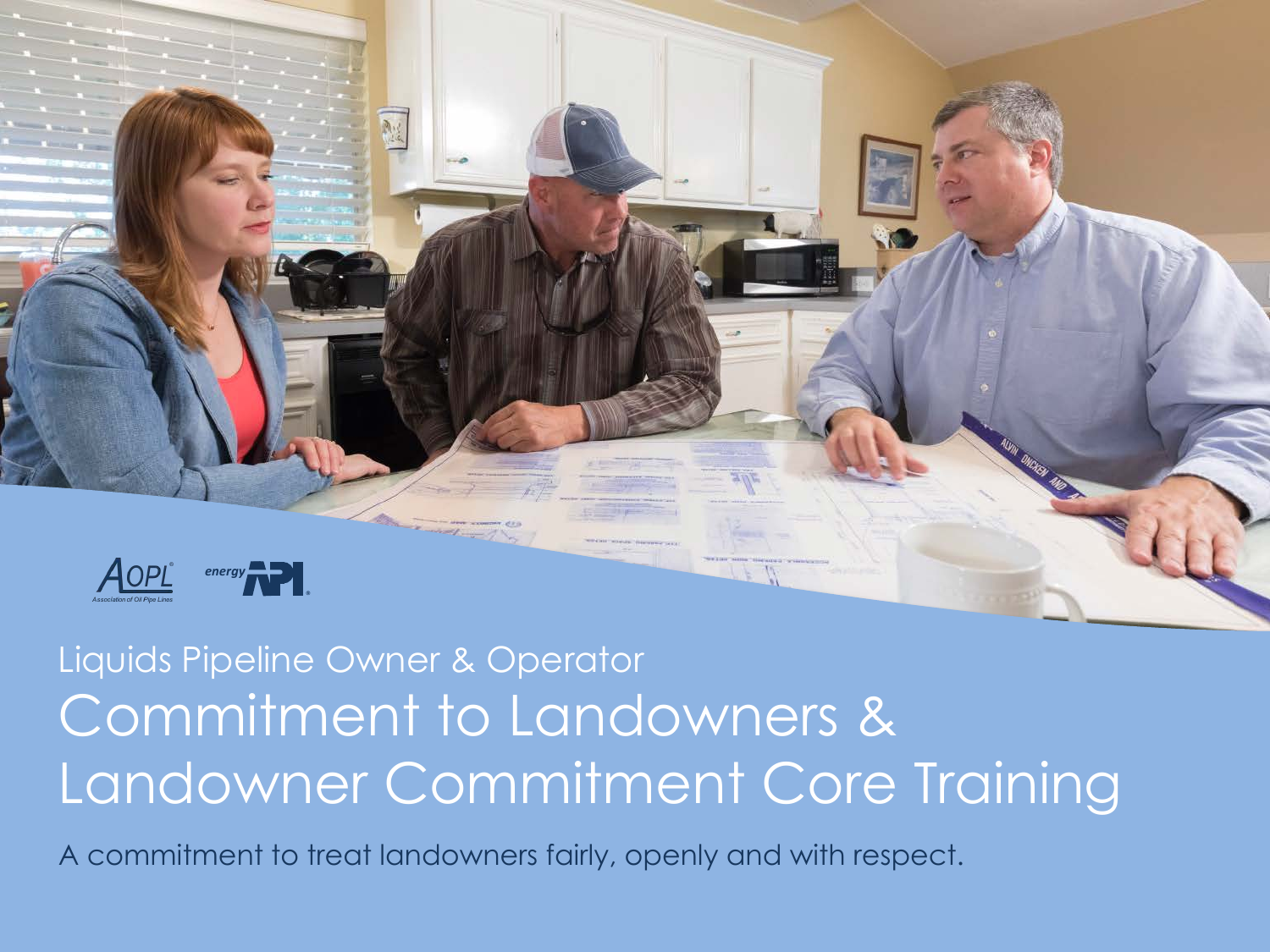**Pipeline companies considering a new liquids pipeline project are committed to training employees and real-estate representatives to treat landowners fairly, openly and with respect**

**This landowner training commitment and program reflects the values of liquids pipeline owners and our desire to build positive, lasting relationships in the communities we operate**

Liquids Pipeline Owner & Operator Commitment to Landowners & Landowner Commitment Core Training

A commitment to treat landowners fairly, openly and with respect.



®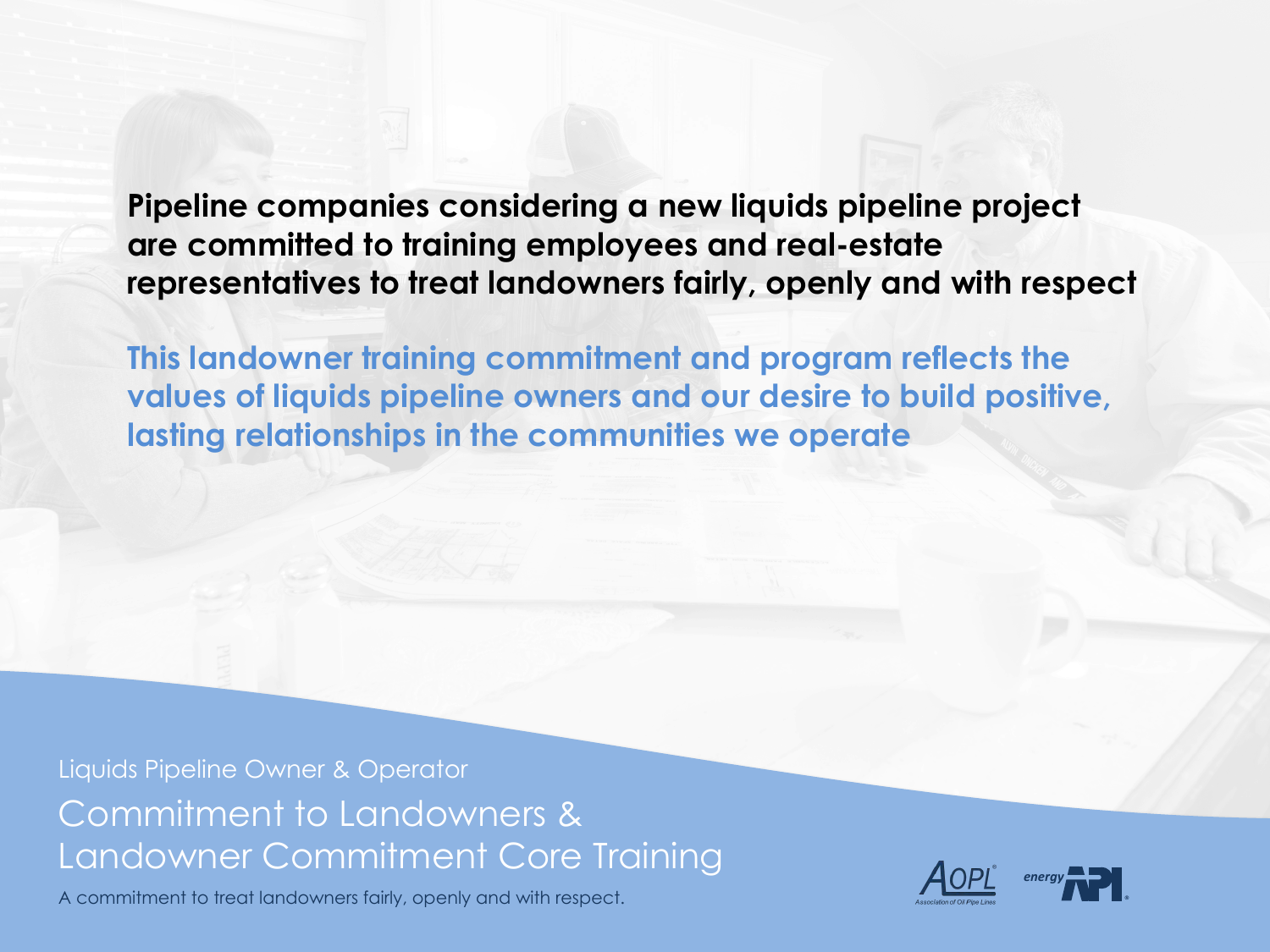# **Commitment to Landowners**

**We commit to treating landowners fairly, openly and with respect. We will negotiate with landowners in good faith, be responsive to their questions and concerns and consistent in upholding our commitments to them.**

Liquids Pipeline Owner & Operator Commitment to Landowners & Landowner Commitment Core Training

A commitment to treat landowners fairly, openly and with respect.



®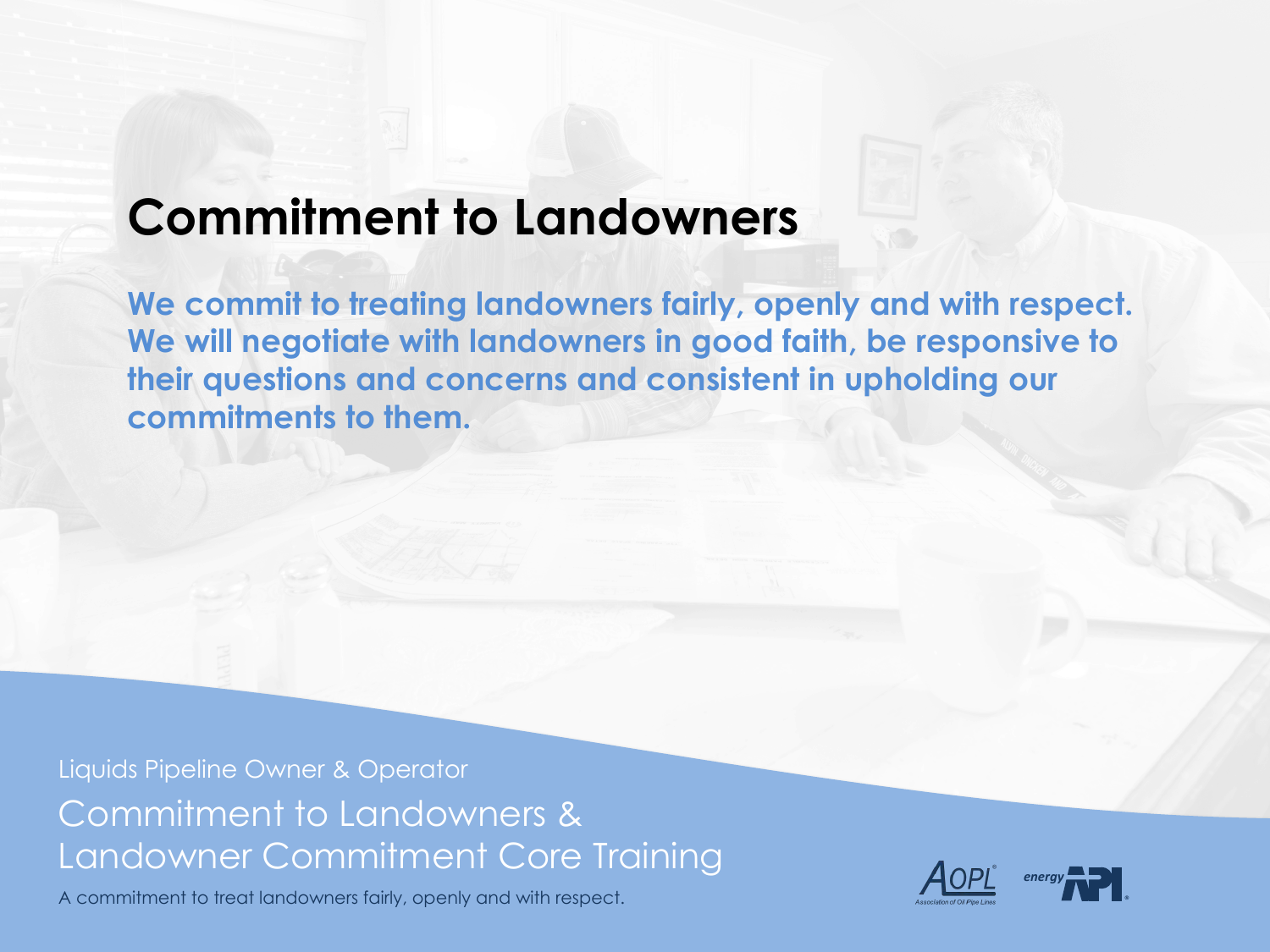# **Pipeline Operator Training Commitment**

**Liquids pipeline owners and operators commit to training our employees and real-estate representatives on our commitment to landowners. In 2017, we will:**

- **1. Provide our employees and representatives interacting with landowners a copy of our** *Liquids Pipeline Owner and Operator Commitment to Landowners*
- **1. Provide our employees and representatives interacting with landowners a copy of our** *Liquids Pipeline Owner and Operator Landowner Commitment Core Training*
- **2. Brief our employees and representatives interacting with landowners on the**  *Commitment to Landowners* **and** *Landowner Commitment Core Training*
- **3. Require each employee and representative of our company receiving these documents and training to certify they have received these documents, been briefed on their substance and understand their content**

Liquids Pipeline Owner & Operator Commitment to Landowners & Landowner Commitment Core Training

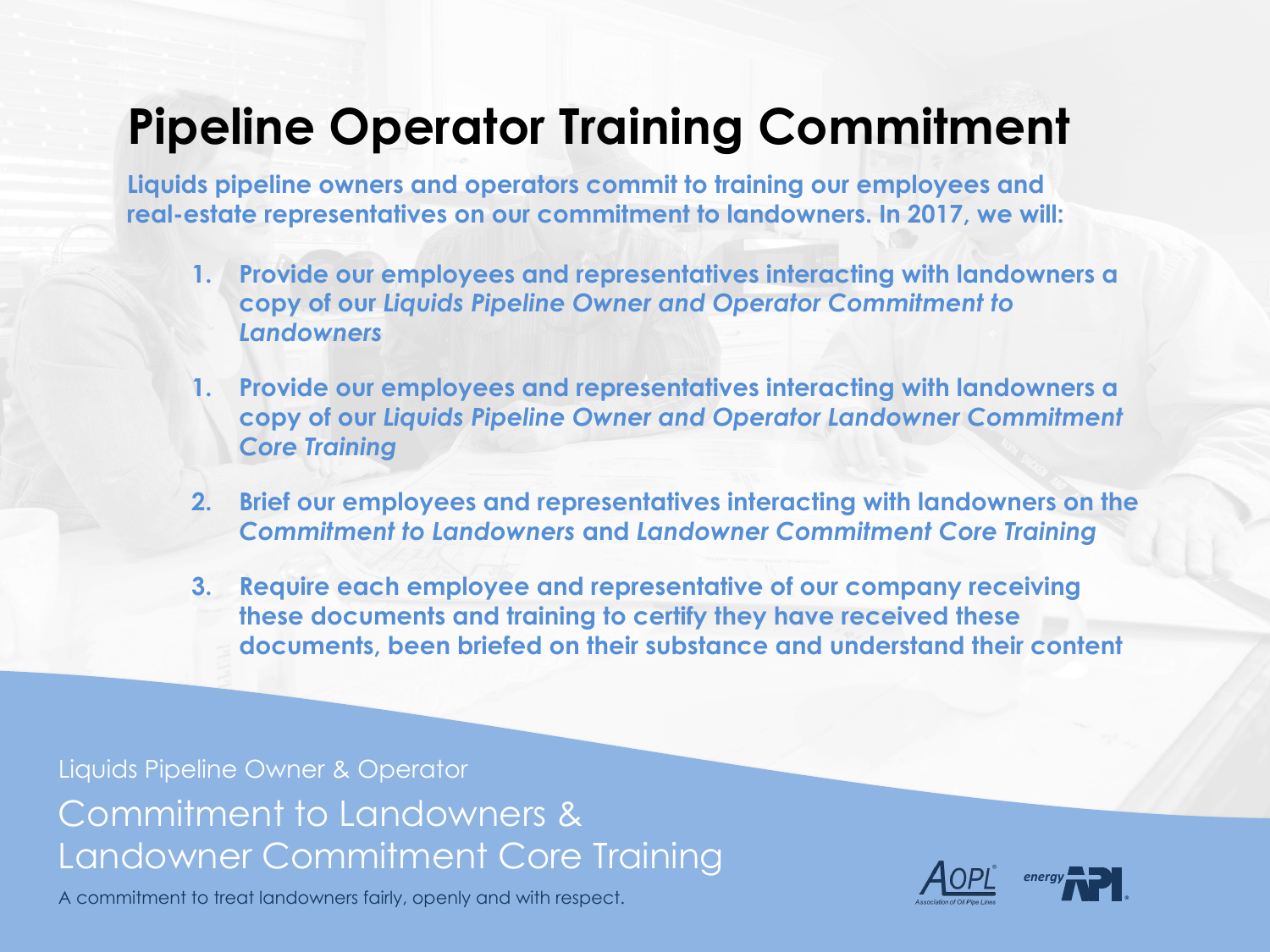## **Landowner Commitment Core Training**

- **The following training on our core landowner commitments is intended as a foundation for employee and representative interaction with landowners**
- **These universal values reflect the ways we expect employees and real-estate representatives to engage with landowners when discussing new liquids pipeline projects**
- **You may already have training, certification or licensing from your company or a standards body. We expect these core landowner commitments will support that specific training**
- **These core landowner commitments apply to both pipeline operator employees and their third-party real-estate representatives**

Liquids Pipeline Owner & Operator Commitment to Landowners & Landowner Commitment Core Training

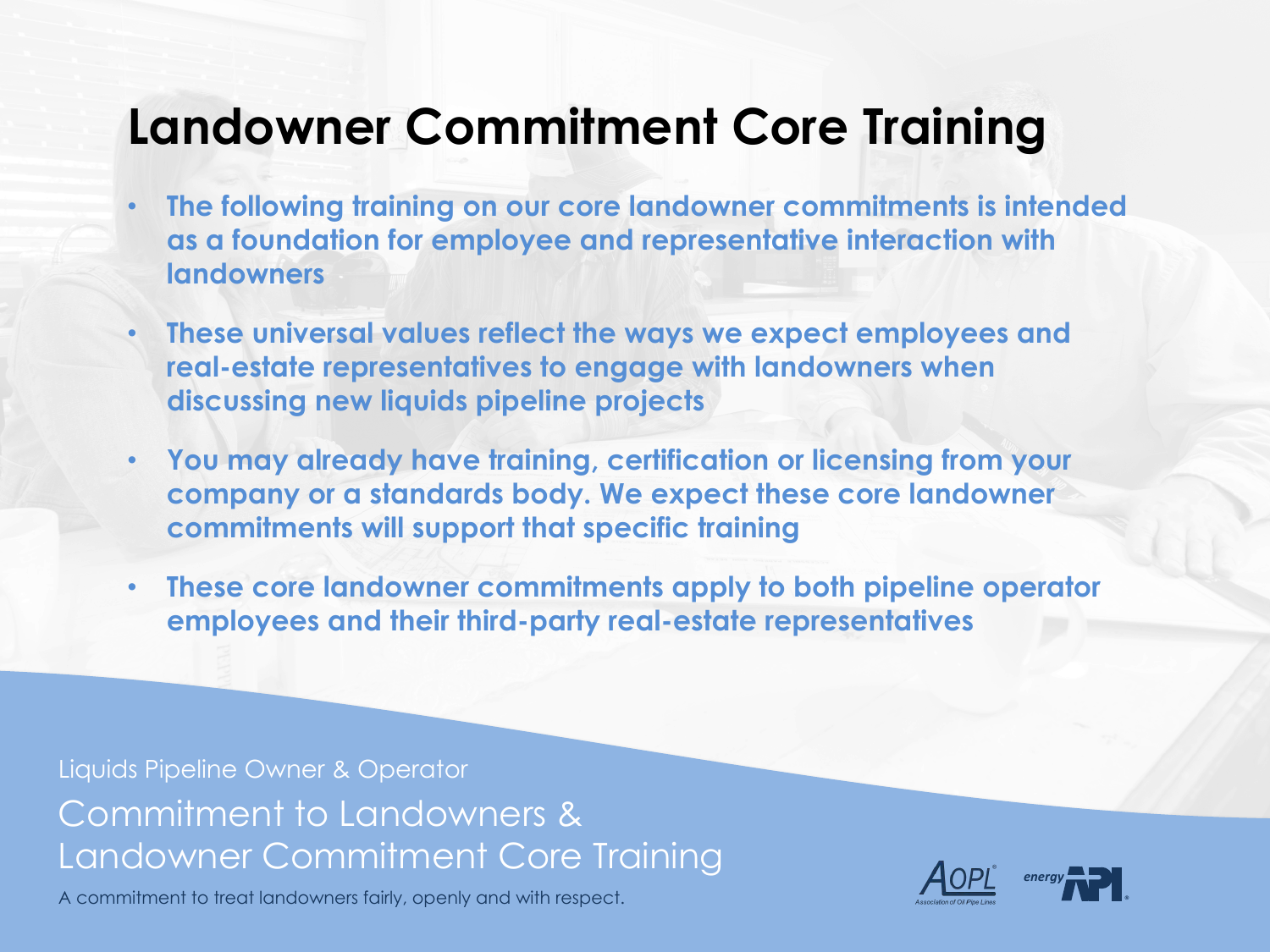# **Core Landowner Commitments**

- **Fairness** • **Negotiate in Good Faith**
- **Respect** • **Responsiveness**
- **Openness**

• **Consistency**

Liquids Pipeline Owner & Operator Commitment to Landowners & Landowner Commitment Core Training

A commitment to treat landowners fairly, openly and with respect.



®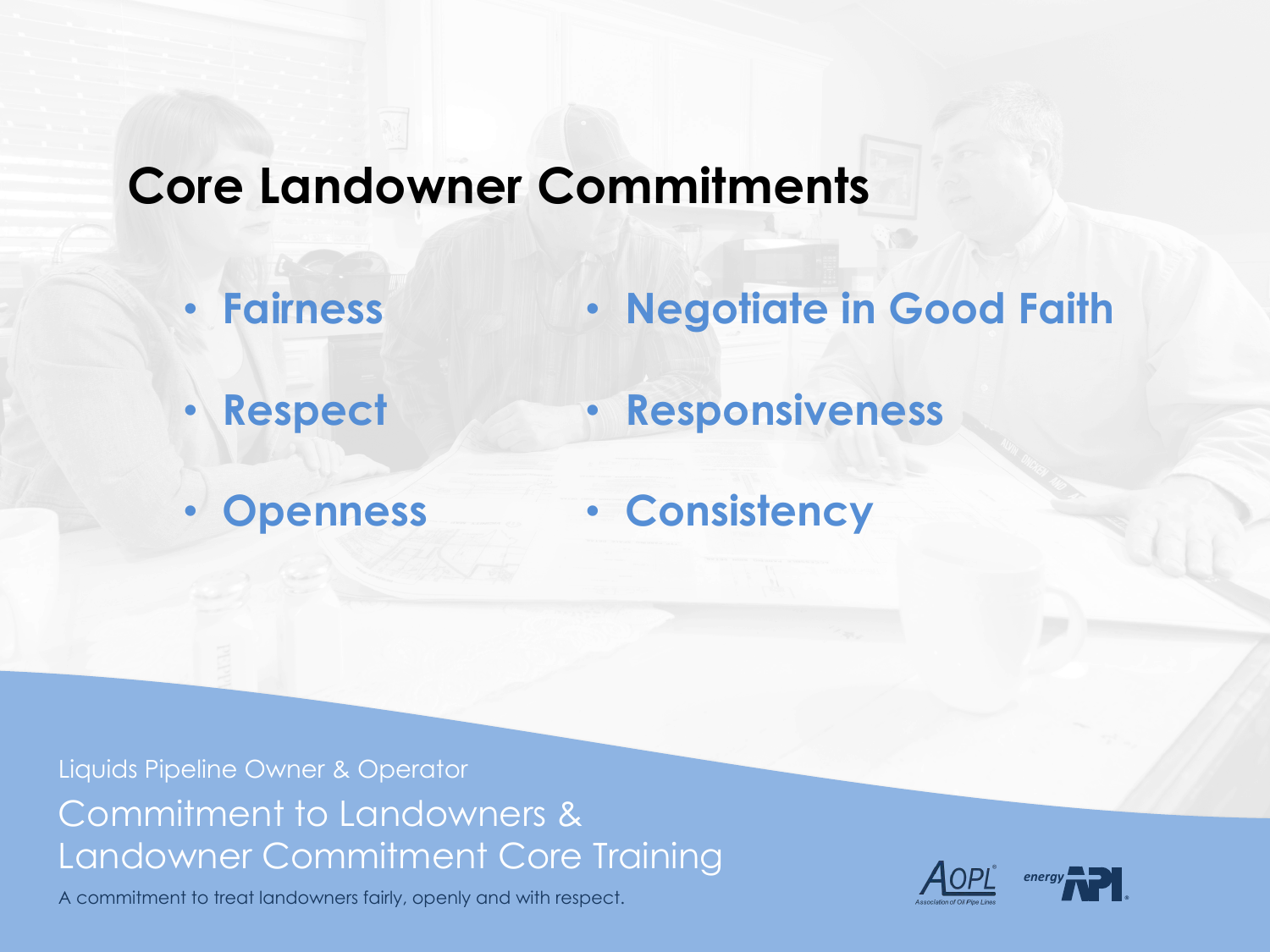**Fairness - We commit to working with landowners fairly. At the end of the process considering a pipeline project, regardless of whether the pipeline directly impacts a landowner, all should feel we treated them fairly.**

- **The goal of negotiations with a landowner is a mutually acceptable agreement**
- **The qualities of fairness - honest, just, equitable, reasonable - all make a proposed agreement more acceptable to a landowner**
- **Even if an agreement is not reached, interactions with a landowner that were honest, equitable and exhibit other qualities of fairness are ultimately how the pipeline operator wants to be remembered**

Liquids Pipeline Owner & Operator Commitment to Landowners & Landowner Commitment Core Training

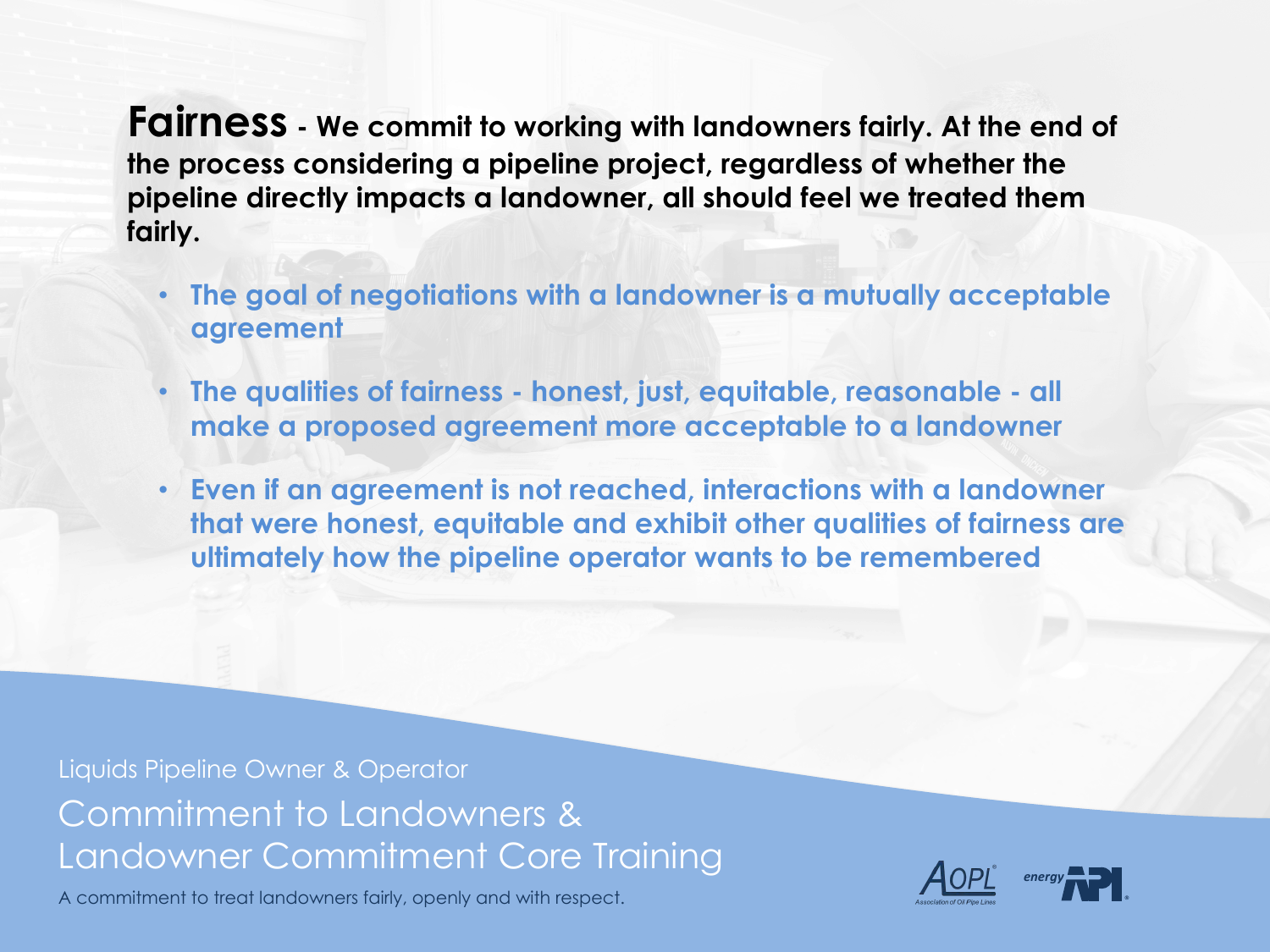**Respect – We commit to treating landowners and all stakeholders with respect. We will listen to landowner questions and concerns. We will share our perspective with landowners. We will work to understand landowner needs and appreciate their point of view.** 

- **Treating landowners with respect demonstrates pipeline operators value landowners and a positive relationship with them**
- **Qualities of a successful negotiator reflect elements of respect. Each builds a positive relationship with the landowner and helps find a mutually acceptable agreement:** 
	- **treating the landowner as an equal**
	- **active listening to understand a landowner's issues, concerns and priorities**

- **empathy to reflect sensitivity to a landowner's feelings and positions**

Liquids Pipeline Owner & Operator Commitment to Landowners & Landowner Commitment Core Training

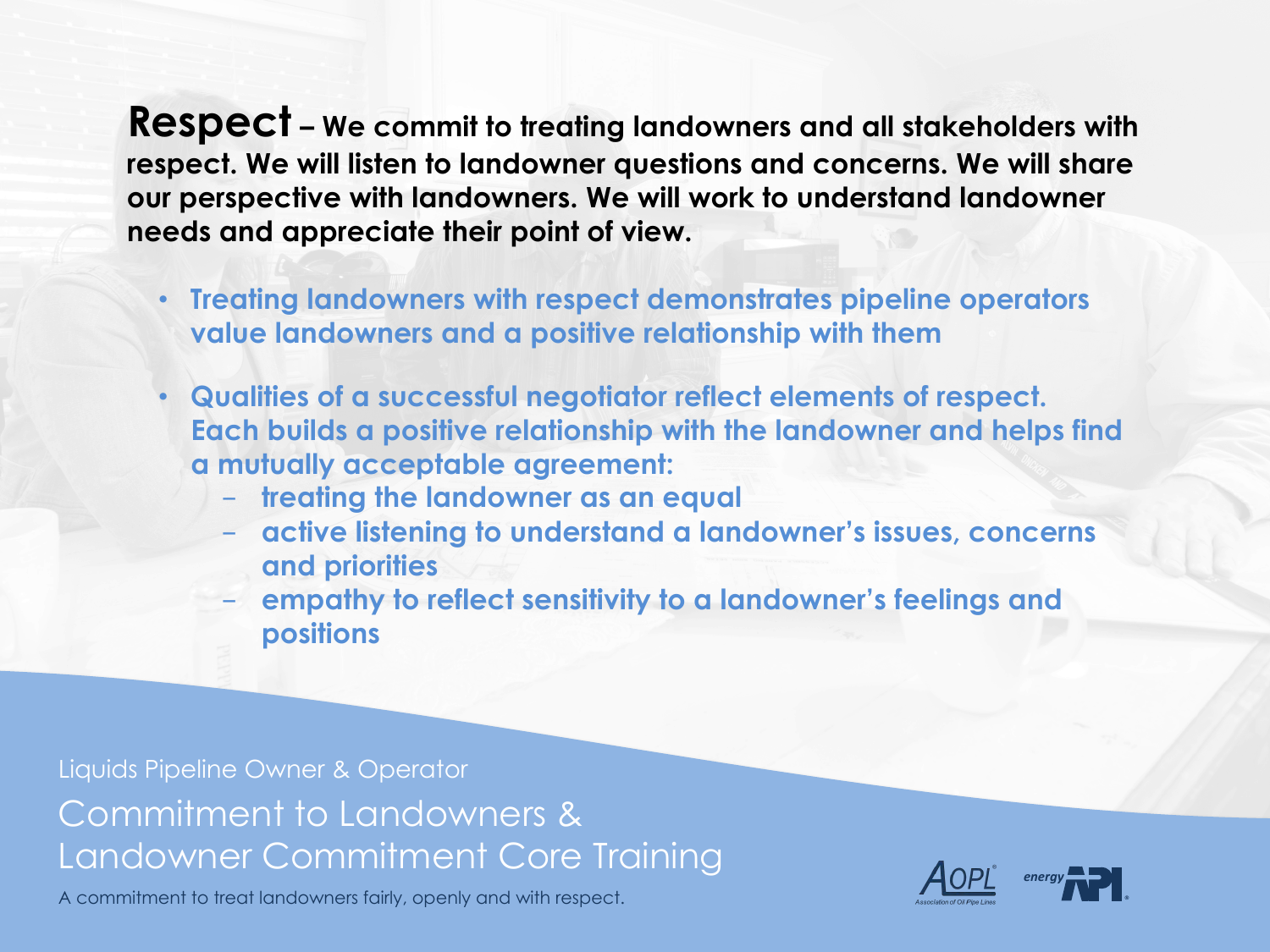**Openness – We commit to being open with landowners. We know landowners will have a lot of questions about the project. We will provide landowners as much information as early as we can to help them form their opinions and make a timely decision. We will provide landowners information about the project, its benefits to the landowner and the community, potential short-term inconveniences and long-term impacts, the process for considering the project, and our company.** 

- **Openness about not only a project's benefits, but also its short-term inconveniences and long-term impacts, reflects values that contribute to a positive relationship and successful negotiations honesty, truthfulness, sincerity and forthrightness**
- **Openness about a project helps landowners identify their concerns and facilitates negotiations finding a mutually acceptable agreement**

Liquids Pipeline Owner & Operator Commitment to Landowners & Landowner Commitment Core Training

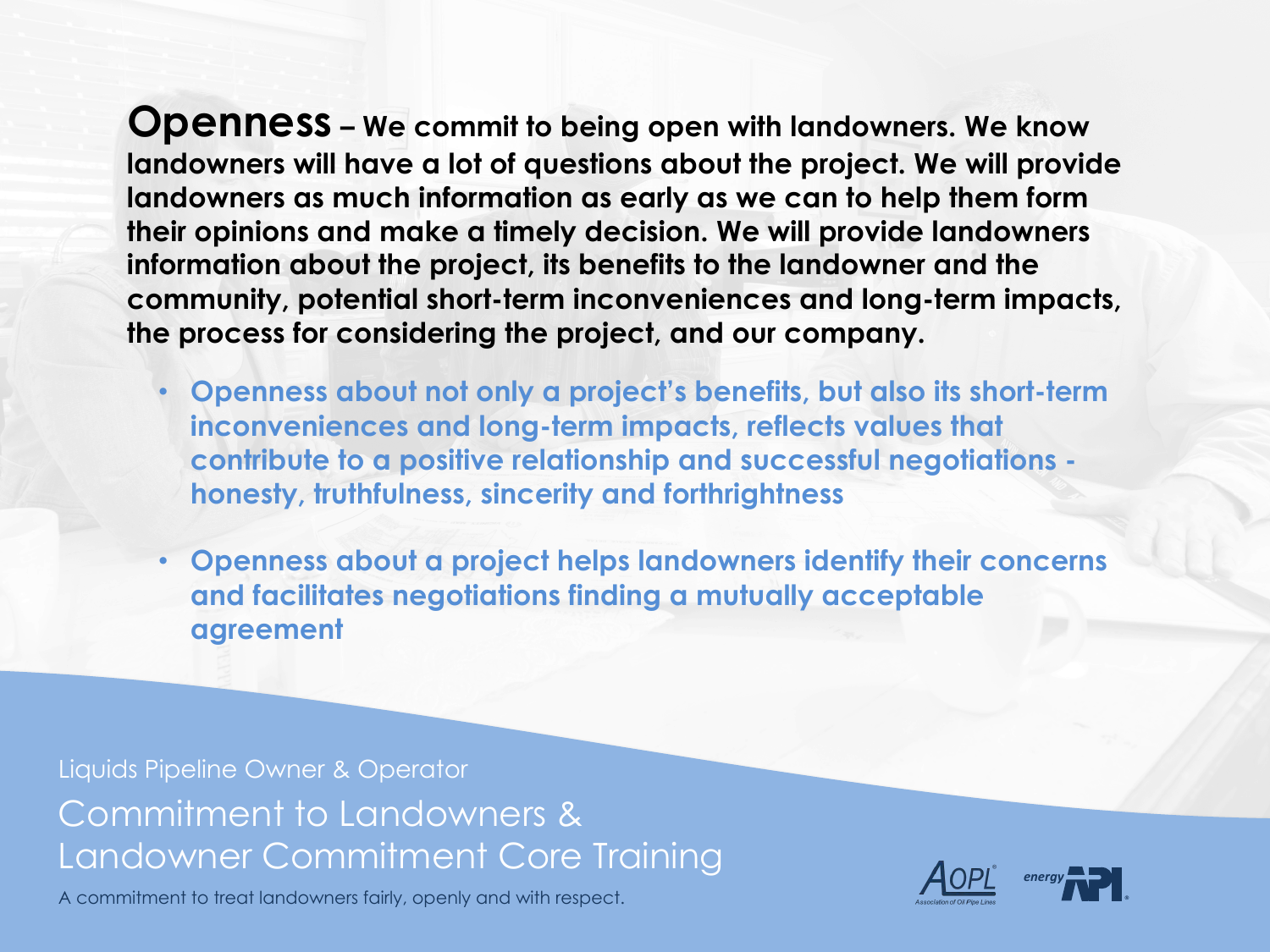**Negotiate in Good Faith – We commit to negotiating with landowners in good faith. We will be sincere in our commitments and offers. We will stress our desire to obtain survey or easement rights through negotiation first. We will view eminent domain only as a last resort and will work in good faith first to find mutually acceptable terms. We will keep our commitments to you and make sure we are clear in what we are offering, the limits of what we can agree to and the timing of our offers.**

- **A mutually acceptable agreement requires negotiating in good faith**
- **Negotiations must be conducted free of any attempt to coerce a landowner into reaching an agreement**
- **In limited cases, negotiations do not result in an agreement and eminent domain is eventually used. However, eminent domain will not be used as a threat to end negotiations still continuing in good faith**

Liquids Pipeline Owner & Operator Commitment to Landowners & Landowner Commitment Core Training

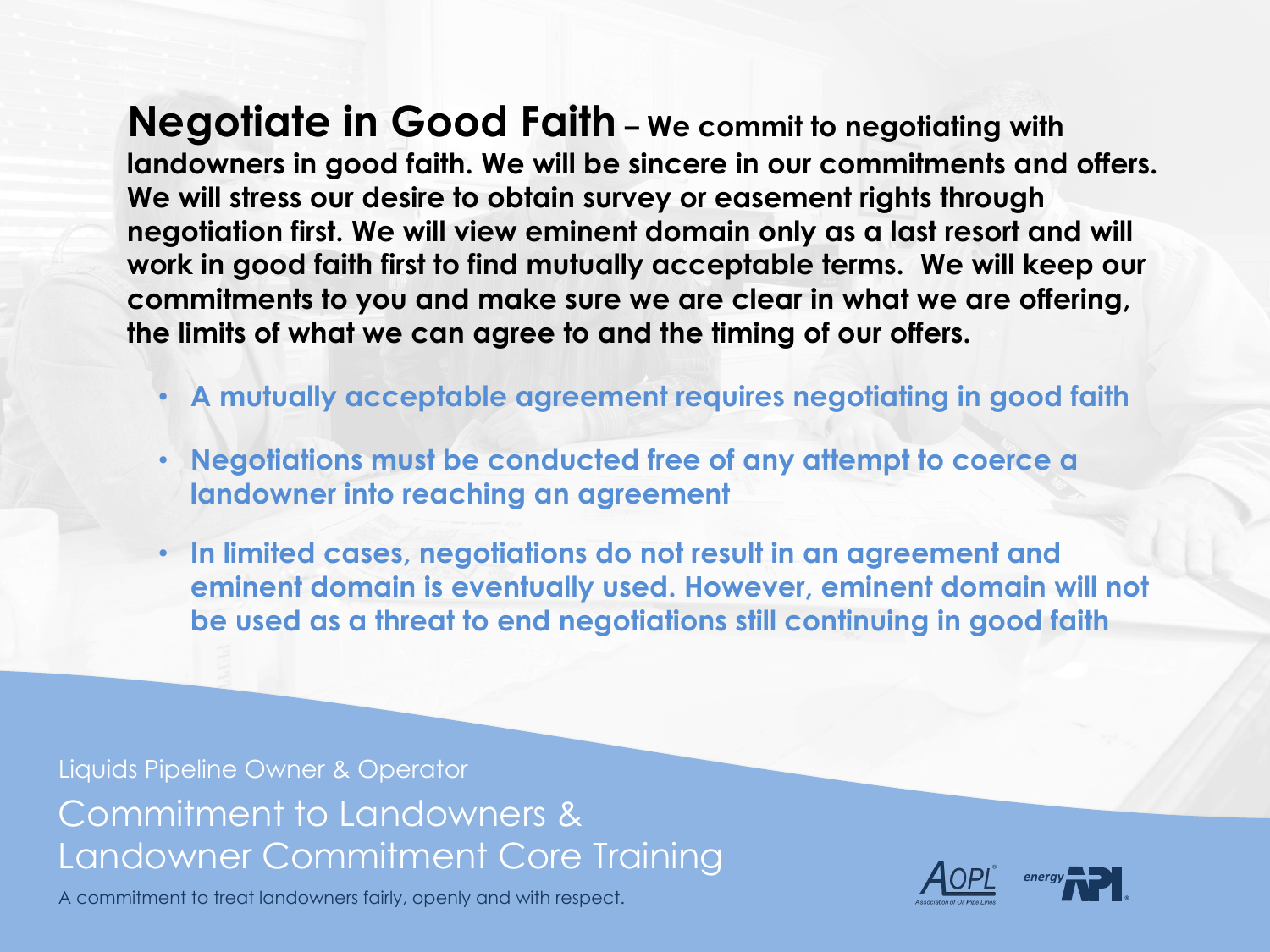**Responsiveness – We commit to responding to landowner questions and concerns promptly. We understand landowners may have additional questions or thoughts after we meet with them or they hear from us. We will do our best to get landowners the information they are requesting. We may not be able to meet all of a landowner's requests, but we will respond to them in a timely fashion.** 

- **Responsiveness demonstrates the desire to conduct negotiations in good faith**
- **Responsiveness reflects a desire to address issues openly and directly, a key building block of trustworthiness**
- **Responsiveness answering questions helps overcome possible jargon or technical terms getting in the way of landowner understanding**

Liquids Pipeline Owner & Operator Commitment to Landowners & Landowner Commitment Core Training

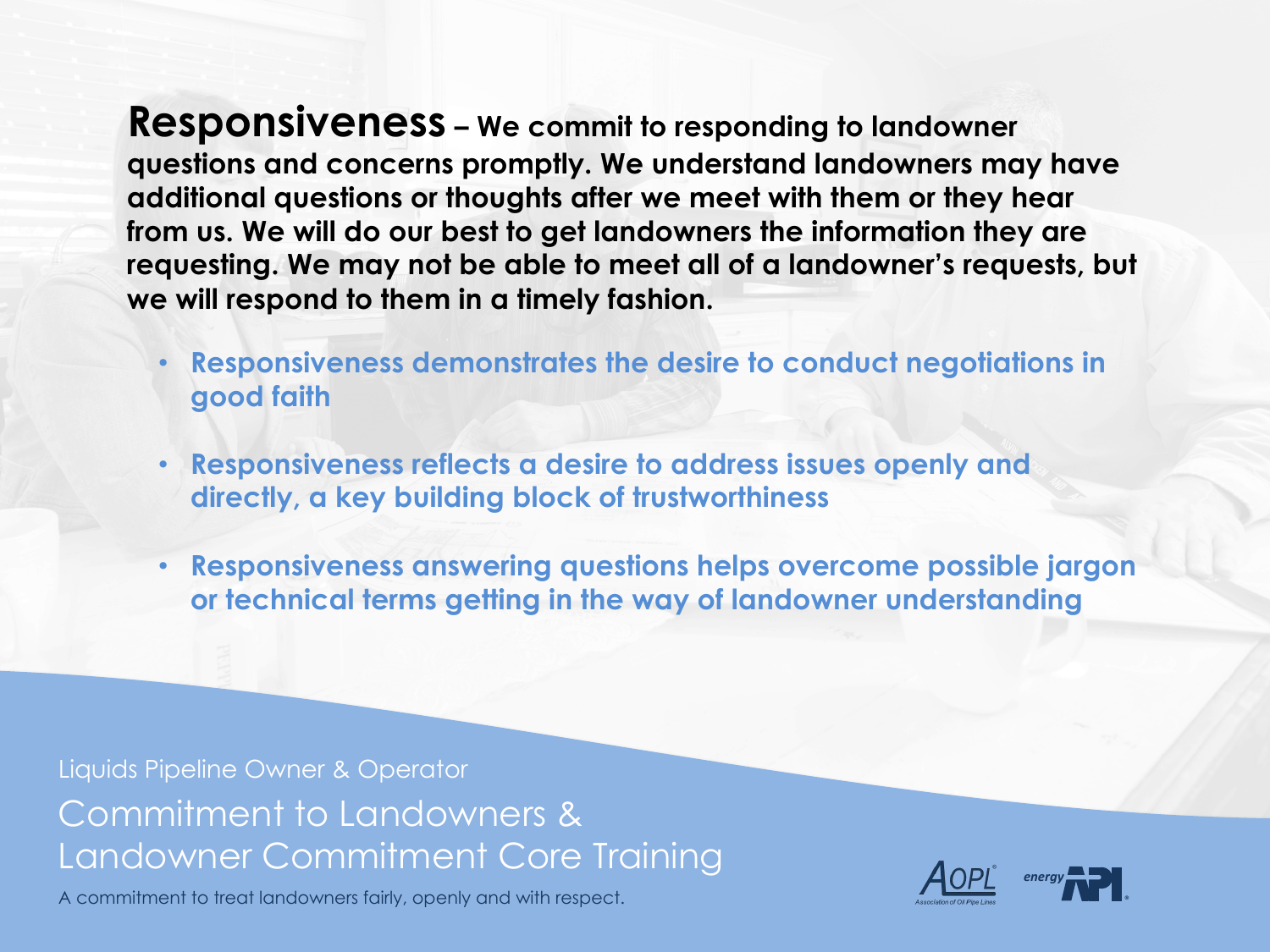**Consistency – We commit to upholding these commitments to landowners as consistently as possible. Whether we are working with landowners directly or through someone we hire to help us, we will ensure they have the necessary training and professionalism to perform their jobs. If a landowner is ever dissatisfied by an interaction they've had with us, we want to hear about it and will work diligently to get our relationship with the landowner back on track as soon as possible.** 

- **Consistent application of our commitments to landowners enhances the credibility of the negotiator and confidence in the landowner that a mutually acceptable agreement is reachable**
- **Consistently upholding these commitments helps build a long-term positive relationship between landowner and pipeline operator**

Liquids Pipeline Owner & Operator Commitment to Landowners & Landowner Commitment Core Training